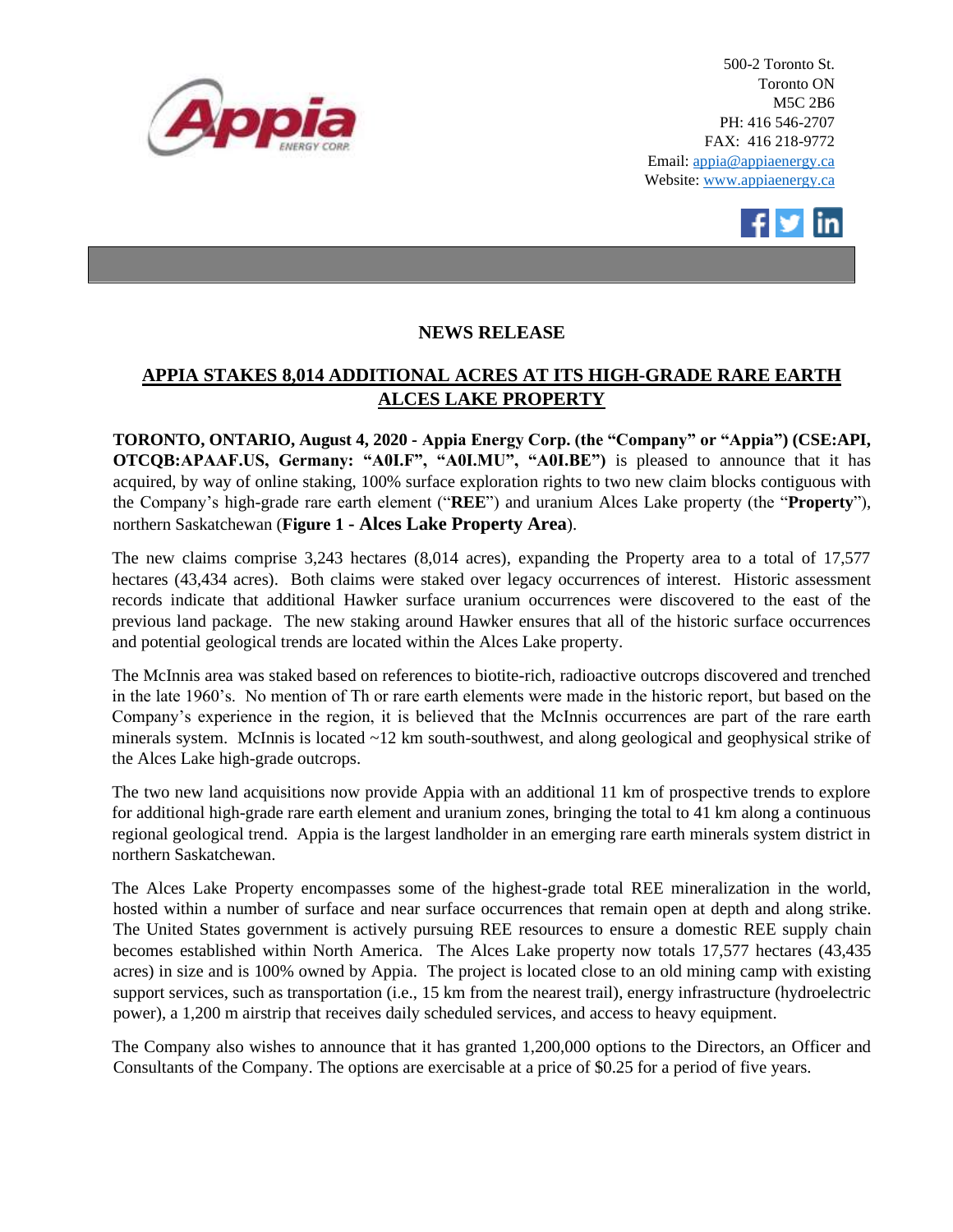The technical content in this news release was reviewed and approved by Dr. Irvine R. Annesley, P.Geo, Advisor to the Board of Directors of Appia, and a Qualified Person as defined by National Instrument 43-101.

## **About Appia**

Appia is a Canadian publicly listed company in the uranium and rare earth element sectors. The Company is currently focusing on delineating high-grade critical rare earth elements ("REE") and uranium on the Alces Lake property, as well as prospecting for high-grade uranium in the prolific Athabasca Basin on its Loranger, North Wollaston, and Eastside properties. The Company holds the surface rights to exploration for 65,601 hectares (162,104 acres) in Saskatchewan.

The Company also has a 100% interest (subject to a 1% Uranium Production Payment Royalty and a 1% Net Smelter Return Royalty on any precious or base metals payable, provided that the price of uranium is greater than US\$130 per pound) in 12,545 hectares (31,000 acres), with rare earth element and uranium deposits over five mineralized zones in the Elliot Lake Camp, Ontario. The Camp historically produced over 300 million pounds of  $U_3O_8$  and is the only Canadian camp that has had significant rare earth element (yttrium) production. The deposits are largely unconstrained along strike and down dip.

Appia's technical team is directed by James Sykes, who has had direct and indirect involvement with over 550 million lbs.  $U_3O_8$  being discovered in five deposits in the Athabasca Basin.

Appia has 73.9 million common shares outstanding, 90.3 million shares fully diluted.

*Cautionary Note Regarding Forward-Looking Statements*: *This News Release contains forward-looking statements which are typically preceded by, followed by or including the words "believes", "expects", "anticipates", "estimates", "intends", "plans" or similar expressions. Forward-looking statements are not guarantees of future performance as they involve risks, uncertainties and assumptions. We do not intend and do not assume any obligation to update these forward- looking statements and shareholders are cautioned not to put undue reliance on such statements.* 

*Neither the Canadian Securities Exchange nor its Market Regulator (as that term is defined in the policies of the CSE) accepts responsibility for the adequacy or accuracy of this release.*

For further information, please contact:

**Tom Drivas**, President, CEO and Director: (tel) 416-546-2707, (fax) 416-218-9772 or (email) [appia@appiaenergy.ca](mailto:appia@appiaenergy.ca) 

**James Sykes**, VP Exploration & Development, (tel) 306-221-8717, (fax) 416-218-9772 or (email) [jsykes@uraniumgeologist.com](mailto:jsykes@uraniumgeologist.com) 

**Frank van de Water**, Chief Financial Officer and Director, (tel) 416-546-2707, (fax) 416-218-9772 or (email) [fvandewater@rogers.com](mailto:fvandewater@rogers.com)